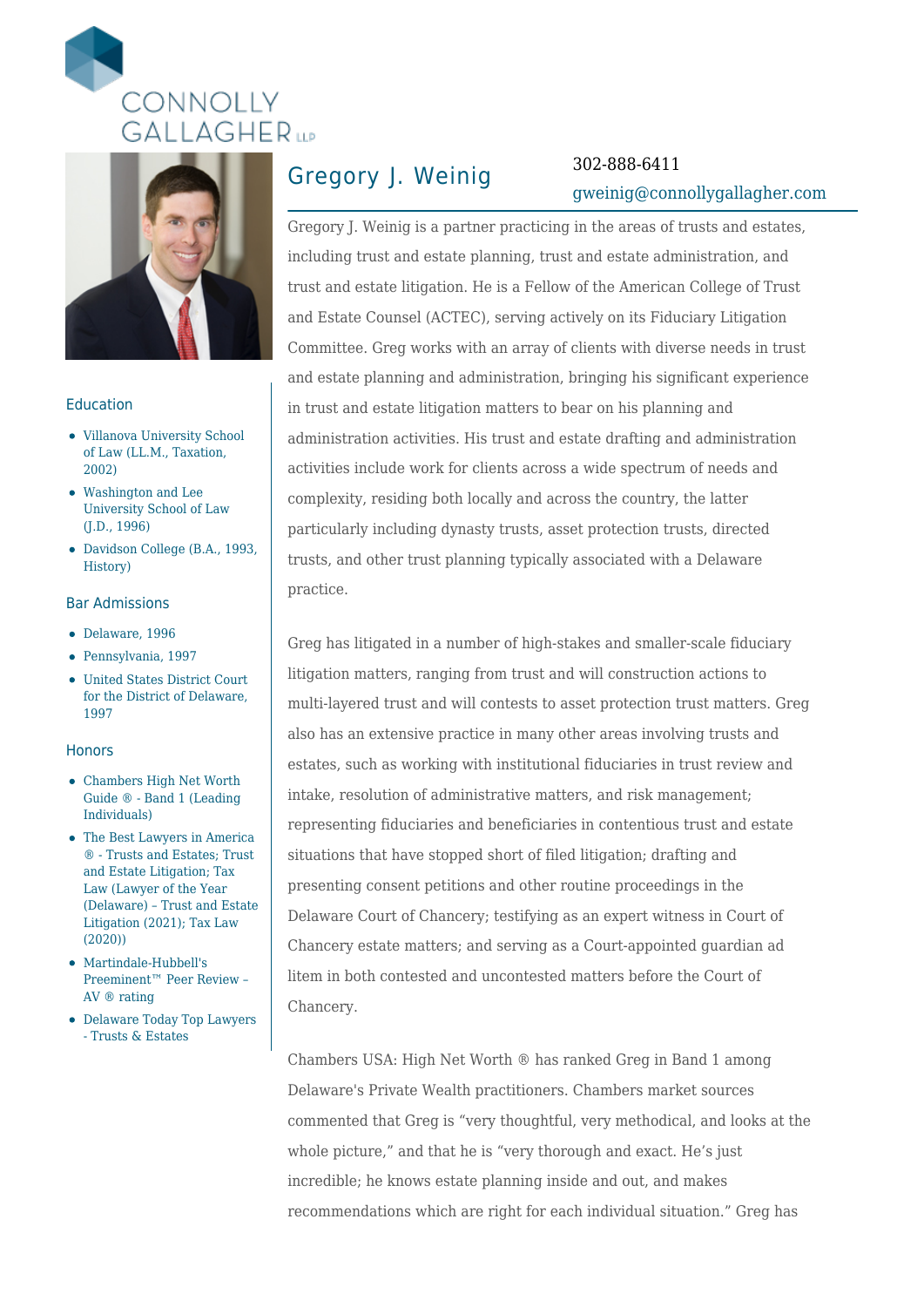also been selected for inclusion in The Best Lawyers in America ® for Trusts and Estates, Trust and Estate Litigation, and Tax Law – earning the Delaware "Lawyer of the Year" designation (awarded to the individual attorney with the highest overall peer-feedback for a specific location and practice area) in 2021 for Trust and Estate Litigation and in 2020 for Tax Law. Greg has an AV ® rating under Martindale-Hubbell's Preeminent™ Peer Review certification, and has also been honored in Delaware Today's *Top Lawyers* and *Super Lawyers* for Trusts & Estates law.

Greg is a past chair of the Estates and Trusts Section of the Delaware State Bar Association, and currently serves as a primary drafter on its Trust Act Committee's annual updates to Delaware's trust and estate statutes. His pro bono activities include work with the "Mega Wills" event run by several Delaware pro bono organizations, and with other indigent clients having estate planning needs.

Greg's focus on wills and estates stems from his lifelong interest in genealogy. Tracing his ancestors has led him to travel and research extensively in the United States and Europe. He is also a member of several family associations and historical organizations, and has published articles in genealogical journals. A Delaware native, Greg resides in the Wilmington, Delaware area with his wife and two children.

*\*AV Preeminent and BV Distinguished are certification marks of Reed Elsevier Properties Inc., used in accordance with the Martindale-Hubbell® certification procedures, standards and policies. Ratings reflect the confidential opinions of members of the Bar and the Judiciary. Martindale-Hubbell ratings fall into two categories: legal ability and general ethical standards.*

### Representative Experience

- [In re the Trust f/b/o Samuel Francis duPont under Trust Agreement](https://www.connollygallagher.com/cases/in-re-the-trust-f-b-o-samuel-francis-dupont-under-trust-agreement-dated-august-4-1936-2018-wl-4610766-2018-del-ch-lexis-315-del-ch-sept-25-2018/) [dated August 4, 1936, 2018 WL 4610766, 2018 Del. Ch. LEXIS 315](https://www.connollygallagher.com/cases/in-re-the-trust-f-b-o-samuel-francis-dupont-under-trust-agreement-dated-august-4-1936-2018-wl-4610766-2018-del-ch-lexis-315-del-ch-sept-25-2018/) [\(Del. Ch. Sept. 25, 2018\)](https://www.connollygallagher.com/cases/in-re-the-trust-f-b-o-samuel-francis-dupont-under-trust-agreement-dated-august-4-1936-2018-wl-4610766-2018-del-ch-lexis-315-del-ch-sept-25-2018/)
- [In the Matter of the Trust under Will of Florence H. Brown dated Feb.](https://www.connollygallagher.com/cases/in-the-matter-of-the-trust-under-will-of-florence-h-brown-dated-feb-17-1953-del-ch-t-u-w-brof0440s-del-ch-may-18-2018/) [17, 1953, Del. Ch., T/U/W BROF0440S \(Del. Ch. May 18, 2018\)](https://www.connollygallagher.com/cases/in-the-matter-of-the-trust-under-will-of-florence-h-brown-dated-feb-17-1953-del-ch-t-u-w-brof0440s-del-ch-may-18-2018/)
- [In the Matter of the Elsie B. Moore Scholarship Foundation, Del. Ch.,](https://www.connollygallagher.com/cases/in-the-matter-of-the-elsie-b-moore-scholarship-foundation-del-ch-c-a-no-2017-0921-sg-del-ch-feb-23-2018/) [C.A. No. 2017-0921-SG \(Del. Ch. Feb. 23, 2018\)](https://www.connollygallagher.com/cases/in-the-matter-of-the-elsie-b-moore-scholarship-foundation-del-ch-c-a-no-2017-0921-sg-del-ch-feb-23-2018/)
- [In the Matter of Trust Created under Will of Harold S. Schutt, 2017](https://www.connollygallagher.com/cases/in-the-matter-of-trust-created-under-will-of-harold-s-schutt-2017-wl-3527623-2017-del-ch-lexis-200-del-ch-july-17-2017/) [WL 3527623, 2017 Del. Ch. LEXIS 200 \(Del. Ch. July 17, 2017\)](https://www.connollygallagher.com/cases/in-the-matter-of-trust-created-under-will-of-harold-s-schutt-2017-wl-3527623-2017-del-ch-lexis-200-del-ch-july-17-2017/)
- [Ughetta v. Cist, Del. Ch., C.A. No. 9146-MA \(2016\)](https://www.connollygallagher.com/cases/ughetta-v-cist-del-ch-c-a-no-9146-ma-2016/)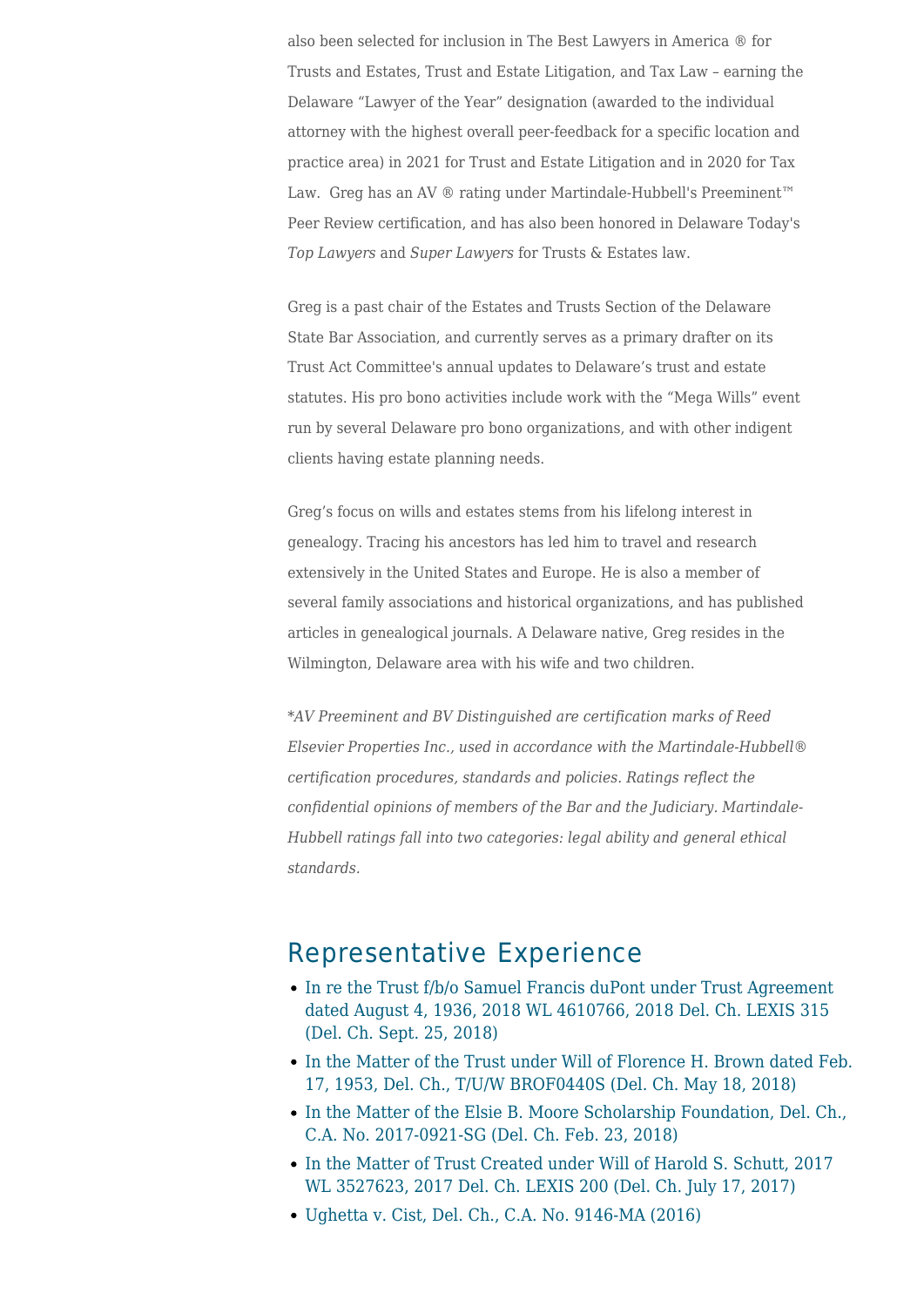- [In the Matter of the Anthony C. Perkins Descendants' Trust Under the](https://www.connollygallagher.com/cases/in-the-matter-of-the-anthony-c-perkins-descendants-trust-under-the-will-of-jane-howard-perkins-deceased-del-ch-c-a-no-7103-vcl/) [Will of Jane Howard Perkins, Deceased, Del. Ch., C.A. No. 7103-VCL](https://www.connollygallagher.com/cases/in-the-matter-of-the-anthony-c-perkins-descendants-trust-under-the-will-of-jane-howard-perkins-deceased-del-ch-c-a-no-7103-vcl/) [\(2014\)](https://www.connollygallagher.com/cases/in-the-matter-of-the-anthony-c-perkins-descendants-trust-under-the-will-of-jane-howard-perkins-deceased-del-ch-c-a-no-7103-vcl/)
- [In the Matter of the Mildred Meredith Zuendel Trust, Del. Ch., C.A.](https://www.connollygallagher.com/cases/in-the-matter-of-the-mildred-meredith-zuendel-trust-del-ch-c-a-no-6988-ml/) [No. 6988-ML \(2012\)](https://www.connollygallagher.com/cases/in-the-matter-of-the-mildred-meredith-zuendel-trust-del-ch-c-a-no-6988-ml/)
- [Parrott v. Sasaki, Del. Ch., C.A. No. 7227-VCL \(2012\)](https://www.connollygallagher.com/cases/parrott-v-sasaki-del-ch-c-a-no-7227-vcl/)
- [Otto v. Gore, 45 A.3d 120 \(Del. 2012\)](https://www.connollygallagher.com/cases/otto-v-gore-45-a-3d-120-del-2012-2/)
- [In the Matter of Trust for Grandchildren of Wilbert L. and Genevieve](https://www.connollygallagher.com/cases/in-the-matter-of-trust-for-grandchildren-of-wilbert-l-and-genevieve-w-gore-2011-wl-3444569-2011-del-ch-lexis-112-del-ch-july-29-2011/) [W. Gore, 2011 WL 3444569, 2011 Del. Ch. LEXIS 112 \(Del. Ch., July](https://www.connollygallagher.com/cases/in-the-matter-of-trust-for-grandchildren-of-wilbert-l-and-genevieve-w-gore-2011-wl-3444569-2011-del-ch-lexis-112-del-ch-july-29-2011/) [29, 2011\)](https://www.connollygallagher.com/cases/in-the-matter-of-trust-for-grandchildren-of-wilbert-l-and-genevieve-w-gore-2011-wl-3444569-2011-del-ch-lexis-112-del-ch-july-29-2011/)
- [In the Matter of the Estate of Barry Bernstein, 17 A.3d 1172 \(Del. Ch.](https://www.connollygallagher.com/cases/in-the-matter-of-the-estate-of-barry-bernstein-17-a-3d-1172-del-ch-2011/) [2011\)](https://www.connollygallagher.com/cases/in-the-matter-of-the-estate-of-barry-bernstein-17-a-3d-1172-del-ch-2011/)
- [Union Hospital v. Moor, Del. Ch., C.A. No. 3055-VCS \(2010\)](https://www.connollygallagher.com/cases/union-hospital-v-moor-del-ch-c-a-no-3055-vcs/)
- [In the Matter of Trust for Grandchildren of Wilbert L. and Genevieve](https://www.connollygallagher.com/cases/in-the-matter-of-trust-for-grandchildren-of-wilbert-l-and-genevieve-w-gore-2010-wl-3565489-2010-del-ch-lexis-188-del-ch-sept-1-2010/) [W. Gore, 2010 WL 3565489, 2010 Del. Ch. LEXIS 188 \(Del. Ch., Sept.](https://www.connollygallagher.com/cases/in-the-matter-of-trust-for-grandchildren-of-wilbert-l-and-genevieve-w-gore-2010-wl-3565489-2010-del-ch-lexis-188-del-ch-sept-1-2010/) [1, 2010\)](https://www.connollygallagher.com/cases/in-the-matter-of-trust-for-grandchildren-of-wilbert-l-and-genevieve-w-gore-2010-wl-3565489-2010-del-ch-lexis-188-del-ch-sept-1-2010/)
- [Crossan v. Anthony, Del. Ch., C.A. No. 3195-CC \(2009\)](https://www.connollygallagher.com/cases/crossan-v-anthony-del-ch-c-a-no-3195-cc/)
- [Humes v. Charles H. West Farms, Inc., 950 A.2d 661 \(Del. Super. Ct.](https://www.connollygallagher.com/cases/humes-v-charles-h-west-farms-inc-950-a-2d-661-del-super-ct-2007/) [2007\)](https://www.connollygallagher.com/cases/humes-v-charles-h-west-farms-inc-950-a-2d-661-del-super-ct-2007/)
- [In the Matter of the Estate of Mabel A. Heigle, Deceased, 2007 WL](https://www.connollygallagher.com/cases/in-the-matter-of-the-estate-of-mabel-a-heigle-deceased-2007-wl-1532287-del-ch-may-8-2007/) [1532287 \(Del. Ch., May 8, 2007\)](https://www.connollygallagher.com/cases/in-the-matter-of-the-estate-of-mabel-a-heigle-deceased-2007-wl-1532287-del-ch-may-8-2007/)
- [In the Matter of the Estate of John P. Lubach, Deceased, Del. Ch., C.A.](https://www.connollygallagher.com/cases/in-the-matter-of-the-estate-of-john-p-lubach-deceased-del-ch-c-a-no-2309-vcs/) [No. 2309-VCS \(2006\)](https://www.connollygallagher.com/cases/in-the-matter-of-the-estate-of-john-p-lubach-deceased-del-ch-c-a-no-2309-vcs/)
- [In re Will & Trust of Moor, 2005 Del. Ch. LEXIS 88](https://www.connollygallagher.com/cases/in-re-will-trust-of-moor-2005-del-ch-lexis-88/)
- [Fischer v. Fischer, 864 A.2d 98 \(Del. Ch. 2005\)](https://www.connollygallagher.com/cases/fischer-v-fischer-864-a-2d-98-del-ch-2005/)
- [In the Matter of the Purported Last Will and Testament of Jane Davis](https://www.connollygallagher.com/cases/in-the-matter-of-the-purported-last-will-and-testament-of-jane-davis-myers-deceased-del-ch-c-a-no-20485-nc/) [Myers, Deceased, Del. Ch., C.A. No. 20485-NC \(2005\)](https://www.connollygallagher.com/cases/in-the-matter-of-the-purported-last-will-and-testament-of-jane-davis-myers-deceased-del-ch-c-a-no-20485-nc/)
- [In the Matter of the Last Will and Testament of Lucy B. Pietlock,](https://www.connollygallagher.com/cases/in-the-matter-of-the-last-will-and-testament-of-lucy-b-pietlock-deceased-del-ch-c-a-no-582/) [Deceased, Del. Ch., C.A. No. 582 \(2005\)](https://www.connollygallagher.com/cases/in-the-matter-of-the-last-will-and-testament-of-lucy-b-pietlock-deceased-del-ch-c-a-no-582/)
- [In the Matter of Assunta Rich, 2004 WL 1366978 \(Del. Ch., June 15,](https://www.connollygallagher.com/cases/in-the-matter-of-assunta-rich-2004-wl-1366978-del-ch-june-15-2004/) [2004\)](https://www.connollygallagher.com/cases/in-the-matter-of-assunta-rich-2004-wl-1366978-del-ch-june-15-2004/)
- [In re the Estate of Leslie Sanford Chavin, Del. Ch., C.A. No. 18405-NC](https://www.connollygallagher.com/cases/in-re-the-estate-of-leslie-sanford-chavin-del-ch-c-a-no-18405-nc/) [\(2000\)](https://www.connollygallagher.com/cases/in-re-the-estate-of-leslie-sanford-chavin-del-ch-c-a-no-18405-nc/)
- [Fike v. Ruger, 752 A.2d 112 \(Del. 2000\)](https://www.connollygallagher.com/cases/fike-v-ruger-752-a-2d-112-del-2000/)
- [Fike v. Ruger, 754 A.2d 254 \(Del. Ch. 1999\)](https://www.connollygallagher.com/cases/fike-v-ruger-754-a-2d-254-del-ch-1999/)
- [Dickinson v. Wilmington Trust Co., 734 A.2d 642 \(Del. 1999\)](https://www.connollygallagher.com/cases/dickinson-v-wilmington-trust-co-734-a-2d-642-del-1999/)

## Publications

- ["Oh, Those Crazy Lay Fiduciaries! What Professionals Should Watch When](https://www.connollygallagher.com/wp-content/uploads/2019/12/DB-Fall-19-Cover-Story.pdf) [Working With Them"](https://www.connollygallagher.com/wp-content/uploads/2019/12/DB-Fall-19-Cover-Story.pdf), Delaware Banker, Fall 2019, Vol. 15 No. 4 (pp. 10-12)
- ["Serving As A Trustee Without a Safety Ne](https://www.connollygallagher.com/wp-content/uploads/2019/05/TE-May-2019_Hall-Weinig.pdf)t," Trusts & Estates, May 2019 (pp. 42-44) (co-author with Trisha W. Hall)
- ["A Further Clue to the English Origin of William](https://www.connollygallagher.com/wp-content/uploads/2019/12/GWeinig-2018-fall-free-article.pdf)<sup>[1](https://www.connollygallagher.com/wp-content/uploads/2019/12/GWeinig-2018-fall-free-article.pdf)</sup> [Godfrey of Watertown,](https://www.connollygallagher.com/wp-content/uploads/2019/12/GWeinig-2018-fall-free-article.pdf) [Massachusetts, and Hampton, New Hampshire, and the Name of His First](https://www.connollygallagher.com/wp-content/uploads/2019/12/GWeinig-2018-fall-free-article.pdf) [Wife](https://www.connollygallagher.com/wp-content/uploads/2019/12/GWeinig-2018-fall-free-article.pdf)," The New England Historical and Genealogical Register, Fall 2018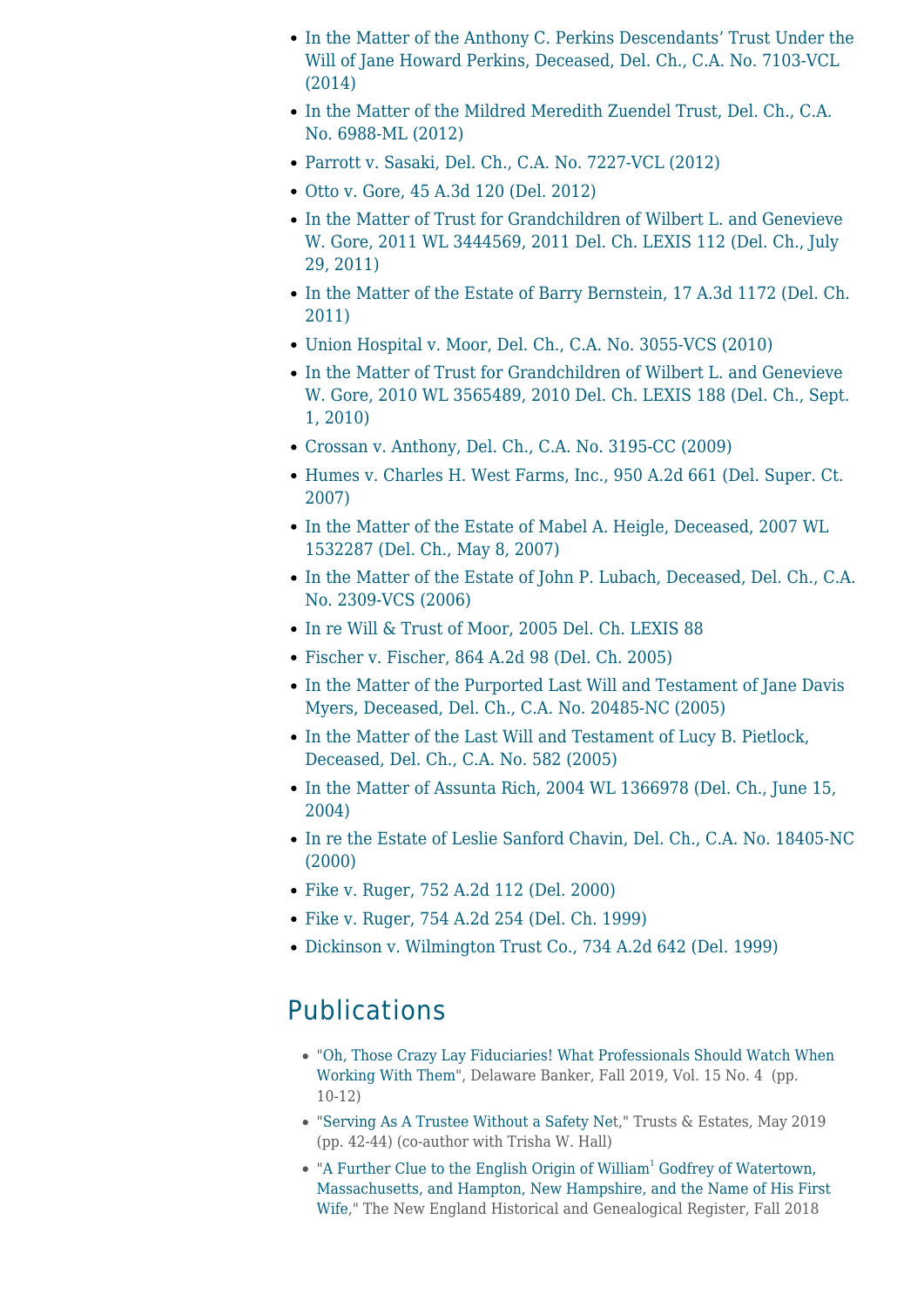(Vol. 172, Whole No. 668, pp. 293-300)

- "Elisha Freeman of Provincetown, Massachusetts (ca. 1758/9-1825)," Mayflower Descendant, Summer 2017 (Vol. 65, No. 2, pp. 101-112)
- "[When Does a Signed Trust Document Not Create a Trust?"](https://www.connollygallagher.com/wp-content/uploads/2014/01/Weinig-1.pdf) Trusts & Estates, November 2013 (pp. 40-50) (co-author with Charles J. Durante and Scott E. Swenson)
- "The Death of John<sup>5</sup> Freeman of Cape Cod, Rochester, and Hardwick, Massachusetts," Mayflower Descendant, Autumn 2012 (Vol. 61, No. 2, pp. 119-120)
- "Otto v. Gore: Dueling Trust Instruments and a Unique Case of Grantor Intent," LISI Estate Planning Newsletter #1981 (June 26, 2012) at [http://www.leimbergservices.com](http://www.leimbergservices.com/)
- "The Identity of Susanna Freeman, Second Wife of Zaccheus Handy of Sandwich and Rochester, Mass.," Mayflower Descendant, Spring 2012 (Vol. 61, No. 1, pp. 76-82)
- Delaware Statutory Trusts Manual, 2010 Edition (LexisNexis, 2010) (contributing author)
- "Trust Act 2007 and Other Delaware Trust Legislation," Delaware Banker, Summer 2007 (Vol. 3, No. 3, p. 22)
- Delaware Probate Litigation: What to do When Final Wishes are Contested (Eau Claire, WI: National Business Institute, Inc., 2005) (co-author and co-presenter with Charles J. Durante)

## Speaking Engagements

- 2020 Delaware Trust Conference, "A Delaware Update: Legislation, Cases, and Trends"
- 2020 ACTEC/ALI-CLE Webinar, "Representing Fiduciaries"
- 2019 ACTEC Mid-Atlantic Fellows Institute, "Representing Fiduciaries"
- 2019 Delaware Trust Conference, "The 2019 Trust Act: A Primer on What's New in the First State"
- September 2019 Delaware Bankers Association Trust Committee, "Update on Trust Act 2019"
- 2018 ACTEC Fall Meeting, Fiduciary Litigation Committee Meeting, Panelist, "[Change is Here to Stay: The Fate of Settlor Intent in a World of](https://actecfoundation.org/podcasts/fate-of-trust-settlor-intent-irrevocable-trust/?utm_source=Informz&utm_medium=website&utm_campaign=Model-Rules-of-Professional-Conduct) [Flexibility](https://actecfoundation.org/podcasts/fate-of-trust-settlor-intent-irrevocable-trust/?utm_source=Informz&utm_medium=website&utm_campaign=Model-Rules-of-Professional-Conduct)" (session preview podcast)
- 2016 Delaware Trust Conference, "Silence is Golden -The Best Way to Set Up a Quiet Trust: Roadmap to Navigating the Issues and Pre-Mortem Validation"
- 2015 Delaware Tax Institute, "Dancing with the IRS: Do the Bump -Do the Basis Bump"
- 2015 Delaware Trust Conference, "Dispelling the Myths: Why Directed Trusts Are Not as Simple as They Seem"
- 2013 Delaware Tax Institute, "Estate Planning for Couples After the 2012 Act and the DOMA Decision"
- 2013 Delaware Trust Conference, "Directed Trusts"
- 2011 Delaware Trust Conference, "Crossing the Bridge Drafting